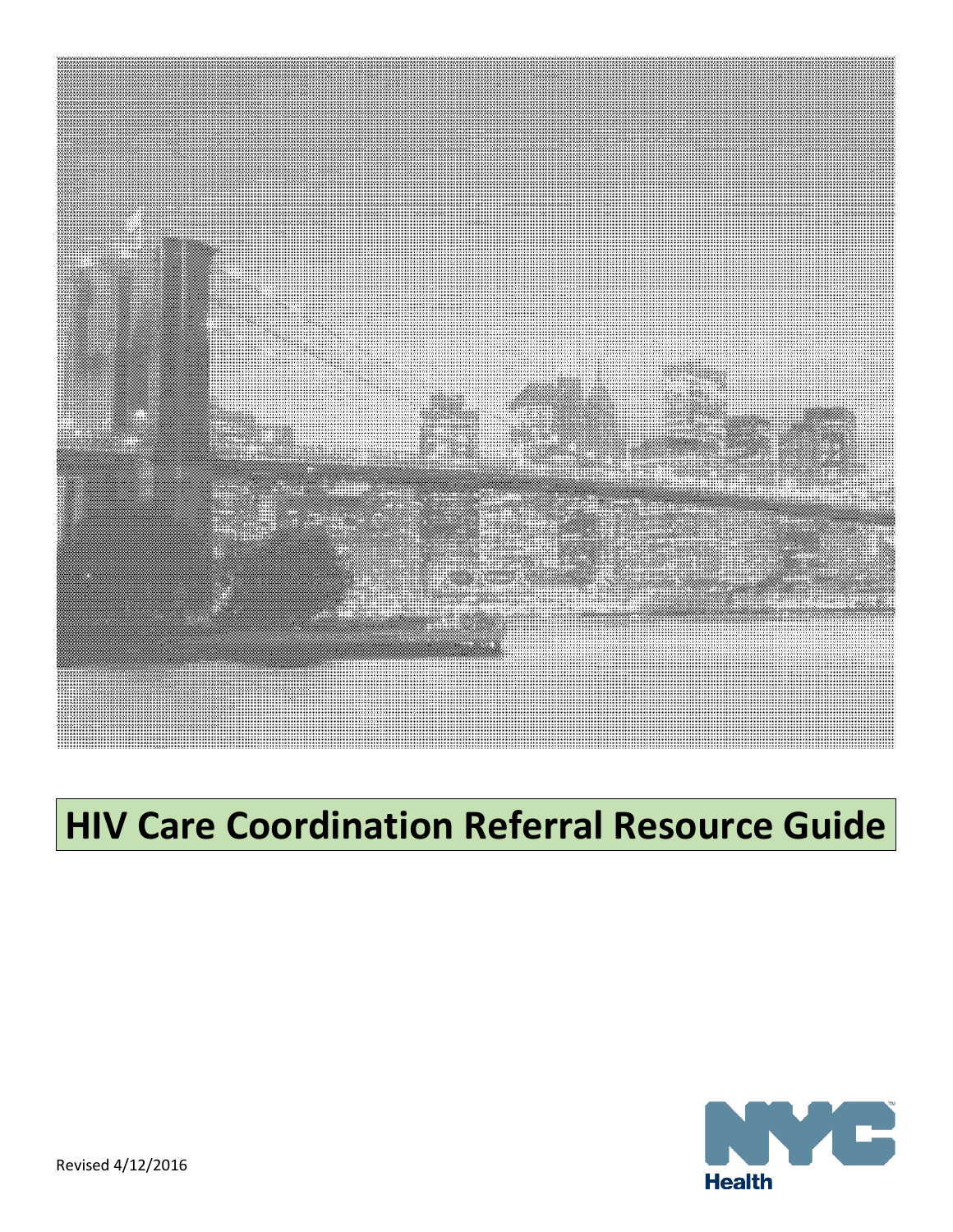# **BRONX**

| NYC HEALTH + HOSPITALS - JACOBI MEDICAL CENTER         | THE INSTITUTE FOR FAMILY HEALTH -                      |
|--------------------------------------------------------|--------------------------------------------------------|
|                                                        | URBAN HORIZONS FAMILY PRACTICE - COMPASS               |
| Location:                                              | Location:                                              |
| 1400 Pelham Parkway South                              | 50 East 168th Street                                   |
| Building 1 1W5                                         | Bronx, NY 10452                                        |
| Bronx, NY 10461                                        | <b>Primary Contact for Referrals:</b>                  |
| <b>Primary Contact for Referrals:</b>                  | Caitlin Murphy                                         |
| Melissa Chiodi                                         | 718-293-3900 x1839                                     |
| 718-918-3611                                           | cmurphy@institute.org                                  |
| melissa.chiodi@nbhn.net                                | <b>Secondary Contact for Referrals:</b>                |
| Hours: $9:00$ AM $- 5:00$ PM (M-F)                     | Rebecca Green                                          |
| <b>Office Fax: 718-918-6060</b>                        | 212-423-4500 x4565                                     |
| Languages: English, Spanish, French                    | RGreen@institute.org                                   |
| Website: http://www.nyc.gov/html/hhc/jacobi            | <b>Hours:</b> 8:30 AM $-$ 5:00 PM (M-F)                |
| <b>Nearest Transit Stop:</b>                           | <b>Office Fax: 718-293-3980</b>                        |
| Pelham Pkwy (5); Bx12 at Jacobi Medical Center         | Languages: English, Spanish, French                    |
| <b>Medical Providers in Care Coordination Network:</b> | Website: http://www.institute.org/                     |
| NYC Health + Hospitals - Jacobi Medical Center         | Nearest Transit Stop: 167th Street (4, B, D)           |
|                                                        | <b>Medical Providers in Care Coordination Network:</b> |
|                                                        | Urban Horizons Family Practice - COMPASS               |

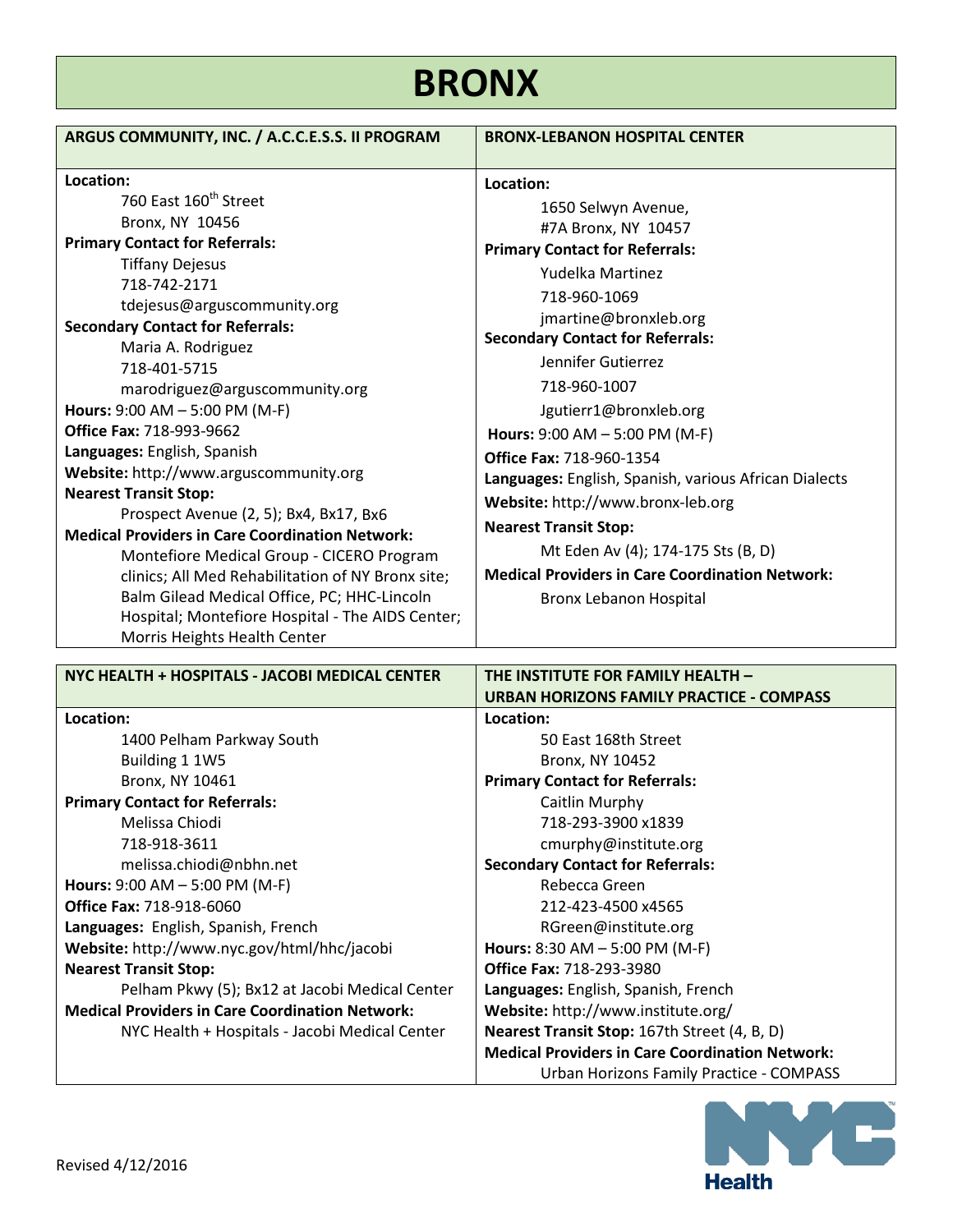| SERVICES FOR THE UNDERSERVED, INC.                     | <b>ST. BARNABAS HOSPITAL</b>                              |
|--------------------------------------------------------|-----------------------------------------------------------|
| Location:                                              | Location:                                                 |
| 101 East Burnside Avenue, 2nd Floor                    | Pathways Center for Comprehensive Care                    |
| (Entrance is on 2054 Morris Avenue)                    | 4487 Third Avenue, 4th Floor                              |
| Bronx, NY 10453                                        | Bronx, NY 10457                                           |
| <b>Primary Contact for Referrals:</b>                  | <b>Primary Contact for Referrals:</b>                     |
| <b>Tiffany Jules</b>                                   | Pathways Center for Comprehensive Care                    |
| 718-299-5443 x3580                                     | 718-960-9000 x1621                                        |
| tjules@sus.org                                         | <b>Hours:</b> $9:00$ AM $- 5:00$ PM (M-F)                 |
| <b>Hours:</b> 9:00 AM $-$ 5:00 PM (M-F)                | <b>Office Fax: 718-960-9159</b>                           |
| <b>Office Fax: 877-445-3176</b>                        | Languages: English, Spanish                               |
| Languages: English, Spanish, Hausa                     | Website: http://www.stbarnabashospital.org                |
| Website: http://www.sus.org                            | <b>Nearest Transit Stop:</b>                              |
| <b>Nearest Transit Stop:</b>                           | 3rd Ave-149th Street (2, 5), walk to                      |
| East Tremont Avenue (B, D); Burnside Avenue (4)        | 3rd Ave & Westchester Ave to transfer to Bx55 bus         |
| <b>Medical Providers in Care Coordination Network:</b> | (Fordham Plz via 3 Ave bound), exit 3rd Ave and 184th St. |
| Ganfez Abdullah, MD                                    | <b>Medical Providers in Care Coordination Network:</b>    |
|                                                        | St. Barnabas Hospital                                     |

#### **UNIQUE PEOPLE SERVICES, INC. Location:** 3510 Bainbridge Avenue, Suite 3 Bronx, NY 10467 **Primary Contact for Referrals:** Michael Ealy 718-231-4900, ext. 5015 michaele@uniquepeopleservices.org **Hours:** 9:00 AM – 5:30 PM (M-F) **Office Fax:** 718-231-4976 **Languages:** English, Spanish **Website:** http://www.uniquepeopleservices.org **Nearest Transit Stop:** Mosholu Park (4) **Medical Providers in Care Coordination Network:** Med Alliance; Khader Medical; Montefiore Adolescent AIDS Program; Hope Medical of New York; Damian Family Care Centers; Morris Heights Health Center

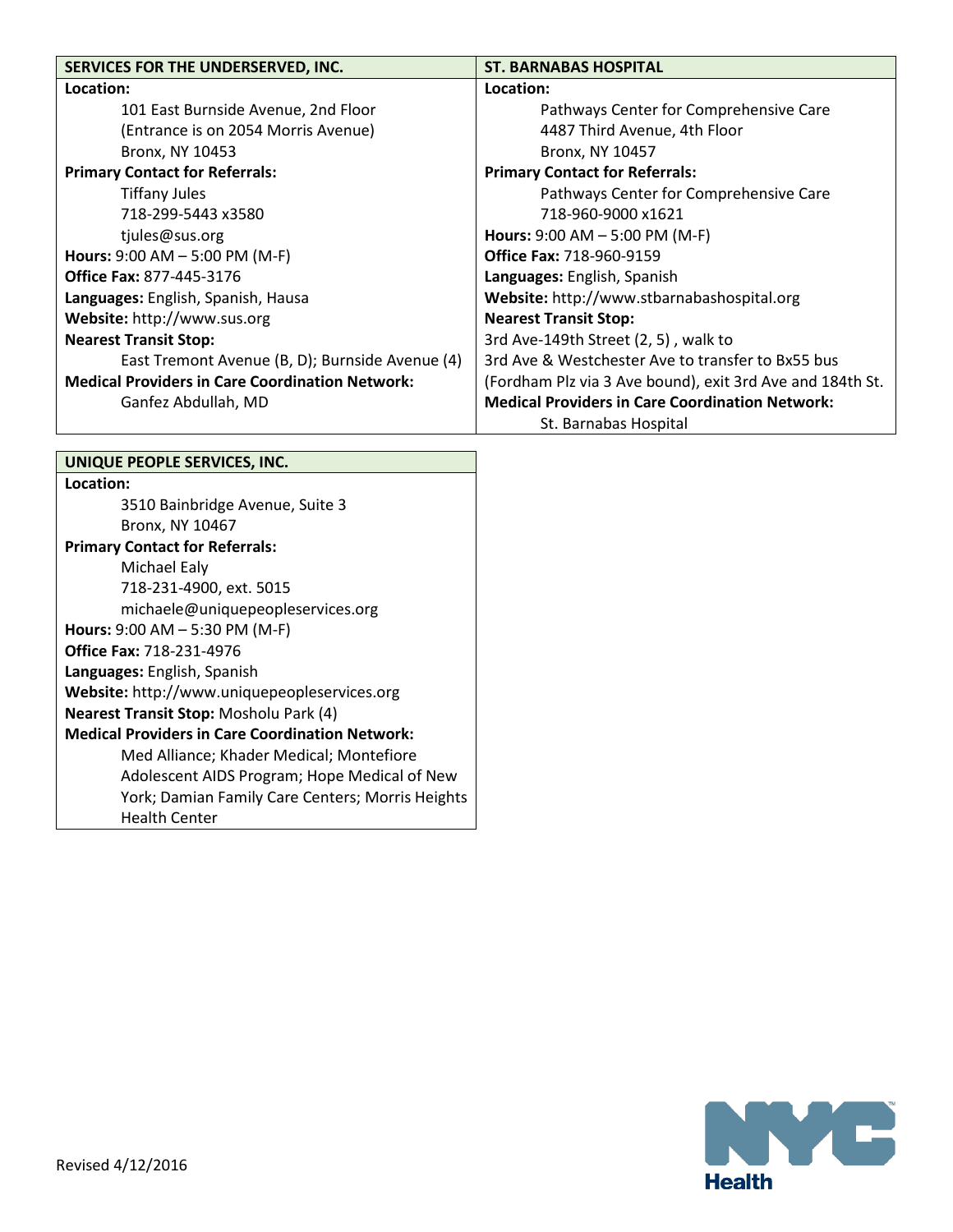### **BROOKLYN**

| <b>BROOKDALE UNIVERSITY HOSPITAL &amp; MEDICAL CENTER</b>                                       | <b>BROWNSVILLE COMMUNITY DEVELOPMENT</b>                                                |
|-------------------------------------------------------------------------------------------------|-----------------------------------------------------------------------------------------|
|                                                                                                 | <b>CORPORATION</b>                                                                      |
| Location:                                                                                       | Location:                                                                               |
| One Brookdale Plaza                                                                             | 408 Rockaway Ave, 3rd Floor                                                             |
| Brooklyn, NY 11212                                                                              | Brooklyn, NY 11212                                                                      |
| <b>Primary Contact for Referrals:</b>                                                           |                                                                                         |
| Vicki Elcock                                                                                    | <b>Primary Contact for Referrals:</b>                                                   |
| 718-240-5060                                                                                    | Lloyd Goulbourne                                                                        |
| velcock@bhmcny.org                                                                              | 718-345-6366 x6610                                                                      |
| <b>Secondary Contact for Referrals:</b>                                                         | <b>Secondary Contact for Referrals:</b>                                                 |
| <b>Bruce Hunter</b>                                                                             | Rainford Haughton                                                                       |
| 718-240-5963                                                                                    | 718-345-6366 x6602                                                                      |
| bhunter@brookdale.edu                                                                           | Hours: $8:30$ AM $- 5:00$ PM (M-F)                                                      |
| Hours: $9:00$ AM $- 5:00$ PM (M-F)                                                              | <b>Office Fax: 718-345-3610</b>                                                         |
| 5:00 PM - 7:00 PM (W only)                                                                      | Languages: English, Spanish                                                             |
| <b>Office Fax: 718-240-6637</b>                                                                 |                                                                                         |
| Languages: English, Haitian Creole, Spanish, French                                             | Website: http://bmsfhc.org                                                              |
| Website: http://www.bhmcny.org/                                                                 | Nearest Transit Stop: Rockaway Ave (3, C)                                               |
| <b>Nearest Transit Stop:</b>                                                                    | <b>Medical Providers in Care Coordination Network:</b>                                  |
| Saratoga Avenue (3); B15, B35 to East 98th Street                                               | Brownsville Multi-Service Family Health Center                                          |
| <b>Medical Providers in Care Coordination Network:</b>                                          |                                                                                         |
| Brookdale University Hospital & Medical Center                                                  |                                                                                         |
|                                                                                                 |                                                                                         |
|                                                                                                 |                                                                                         |
| NYC HEALTH + HOSPITALS - CUMBERLAND DIAGNOSTIC<br><b>&amp; TREATMENT CENTER</b>                 | NYC HEALTH + HOSPITALS - EAST NEW YORK<br><b>DIAGNOSTIC &amp; TREATMENT CENTER</b>      |
| Location:                                                                                       | Location:                                                                               |
| 100 North Portland Avenue                                                                       | 2094 Pitkin Avenue                                                                      |
| Brooklyn, NY 11205                                                                              | Brooklyn, NY 11207                                                                      |
| <b>Primary Contact for Referrals:</b>                                                           | <b>Primary Contact for Referrals:</b>                                                   |
| <b>Ernesto Myrie</b>                                                                            | Marie Pierre-Louis                                                                      |
| 718-963-5958                                                                                    | 347-733-3974                                                                            |
| Ernesto. Myrie@woodhullhc.nychhc.org                                                            | <b>Secondary Contact for Referrals:</b>                                                 |
| <b>Hours:</b> $8:00$ AM $-$ 4:00 PM (M-F)                                                       | Gail Greenidge                                                                          |
| <b>Office Fax: 718-630-3250</b>                                                                 | 718-245-4053                                                                            |
| Languages: English, Spanish, Creole                                                             | gail.greenidge@nychhc.org                                                               |
| Website:                                                                                        | Hours: 9:00 AM - 5:00 PM (M-F)                                                          |
| http://www.nyc.gov/html/hhc/html/facilities/cumberla                                            | <b>Office Fax: 718-735-4165</b>                                                         |
| nd.shtml                                                                                        | Languages: English, American Sign Language Interpreters                                 |
| Nearest Transit Stop: Park Av-N Portland (B57, B62, B69)                                        | Website: http://www.nyc.gov/kchc                                                        |
| <b>Medical Providers in Care Coordination Network:</b>                                          | <b>Nearest Transit Stop:</b> Winthrop Avenue Station (2, 5);                            |
| NYC Health + Hospitals - Woodhull Medical and<br>Mental Health Center; NYC Health + Hospitals - | <b>B12 to Clarkson Avenue</b><br><b>Medical Providers in Care Coordination Network:</b> |
| <b>Cumberland Diagnostic &amp; Treatment Center</b>                                             | NYC Health + Hospitals - Kings County Hospital                                          |
|                                                                                                 | Center, NYC Health + Hospitals - East New York                                          |

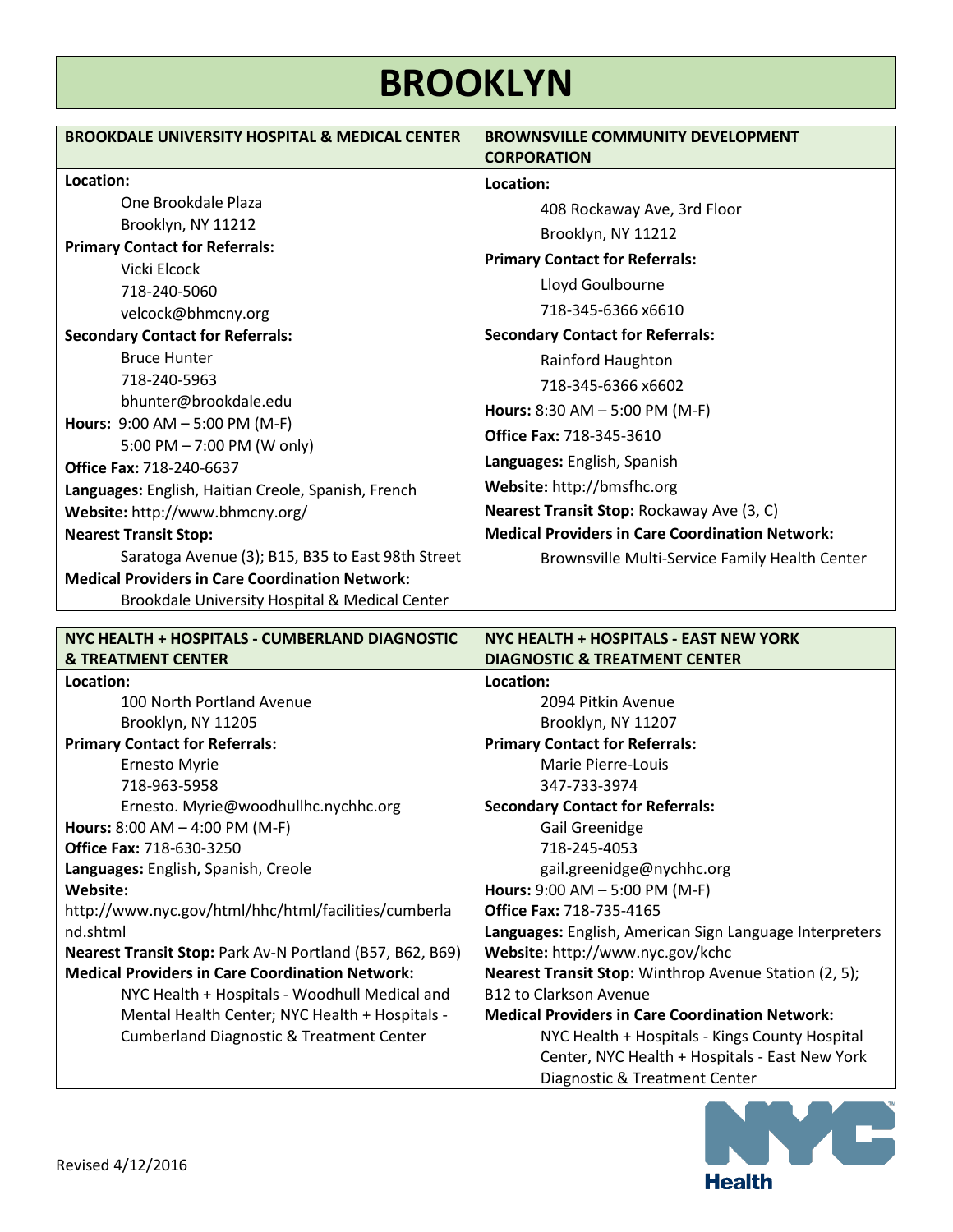| NYC HEALTH + HOSPITALS - KINGS COUNTY HOSPITAL         | NYC HEALTH + HOSPITALS - WOODHULL MEDICAL &            |
|--------------------------------------------------------|--------------------------------------------------------|
| <b>CENTER</b>                                          | <b>MENTAL HEALTH CENTER</b>                            |
| Location:                                              | Location:                                              |
| 451 Clarkson Avenue,                                   | 760 Broadway, Room 2TA 314                             |
| T-Building, 6th Floor, Room 610                        | Brooklyn, NY 11206                                     |
| Brooklyn, NY 11203                                     | <b>Primary Contact for Referrals:</b>                  |
| <b>Primary Contact for Referrals:</b>                  | <b>Yvonne McNeil</b>                                   |
| Gail Greenidge                                         | 718-963-8351                                           |
| 718-245-4053                                           | mcneily@nychhc.org                                     |
| Gail.Greenidge@nychhc.org                              | <b>Hours:</b> $8:00$ AM $-$ 4:00 PM (M-F)              |
| Hours: $9:00$ AM $- 5:00$ PM (M-F)                     | <b>Office Fax: 718-630-3250</b>                        |
| <b>Office Fax: 718-245-2202</b>                        | Languages: English, Spanish, Creole                    |
| Languages: English, American Sign Language             | Website:                                               |
| Interpreters                                           | www.nyc.gov/html/hhc/html/facilities/woodhull.shtml    |
| Website: http://www.nyc.gov/kchc                       | <b>Nearest Transit Stop:</b>                           |
| <b>Nearest Transit Stop:</b>                           | Flushing Ave (J, M, Z); B15, B43, B46, B47, B57        |
| Winthrop Avenue Station (2, 5);                        | <b>Medical Providers in Care Coordination Network:</b> |
| <b>B12 to Clarkson Avenue</b>                          | NYC Health + Hospitals - Woodhull Medical &            |
| <b>Medical Providers in Care Coordination Network:</b> | Mental Health Center; NYC Health + Hospitals -         |
| NYC Health + Hospitals - Kings County Hospital         | <b>Cumberland Diagnostic &amp; Treatment Center</b>    |
| Center; NYC Health + Hospitals - East New York         |                                                        |
| Diagnostic & Treatment Center                          |                                                        |

| <b>HOUSING WORKS - EAST NEW YORK</b>                   | <b>INTERFAITH MEDICAL CENTER</b>                       |
|--------------------------------------------------------|--------------------------------------------------------|
| Location:                                              | Location:                                              |
| 2640 Pitkin Avenue                                     | 880 Bergen Street                                      |
| Brooklyn, NY 11208                                     | Brooklyn, NY 11238                                     |
| <b>Primary Contact for Referrals:</b>                  | <b>Primary Contact for Referrals:</b>                  |
| Robert Feferman                                        | Deborah Mitchell                                       |
| 212-260-8868                                           | 718-613-7583                                           |
| r.feferman@housingworks.org                            | dmitchell@interfaithmedical.org                        |
| <b>Hours:</b> 9:00 AM $-$ 4:00 PM (M-F)                | <b>Hours:</b> 8:30 AM $-$ 4:30 PM (M-F)                |
| <b>Office Fax: 212-260-8869</b>                        | <b>Office Fax: 718-613-7592</b>                        |
| Languages: English, Spanish                            | Languages: English, Spanish, French, Creole            |
| Website: http://www.housingworks.org                   | Website: http://www.interfaithmedical.com              |
| Nearest Transit Stop: Euclid Avenue (A, C)             | <b>Nearest Transit Stop:</b>                           |
| <b>Medical Providers in Care Coordination Network:</b> | Franklin Avenue (A, C); Park Place (S); B65 to         |
| <b>Housing Works</b>                                   | Bergen & Classon Avenue                                |
|                                                        | <b>Medical Providers in Care Coordination Network:</b> |
|                                                        | Interfaith Medical Center                              |

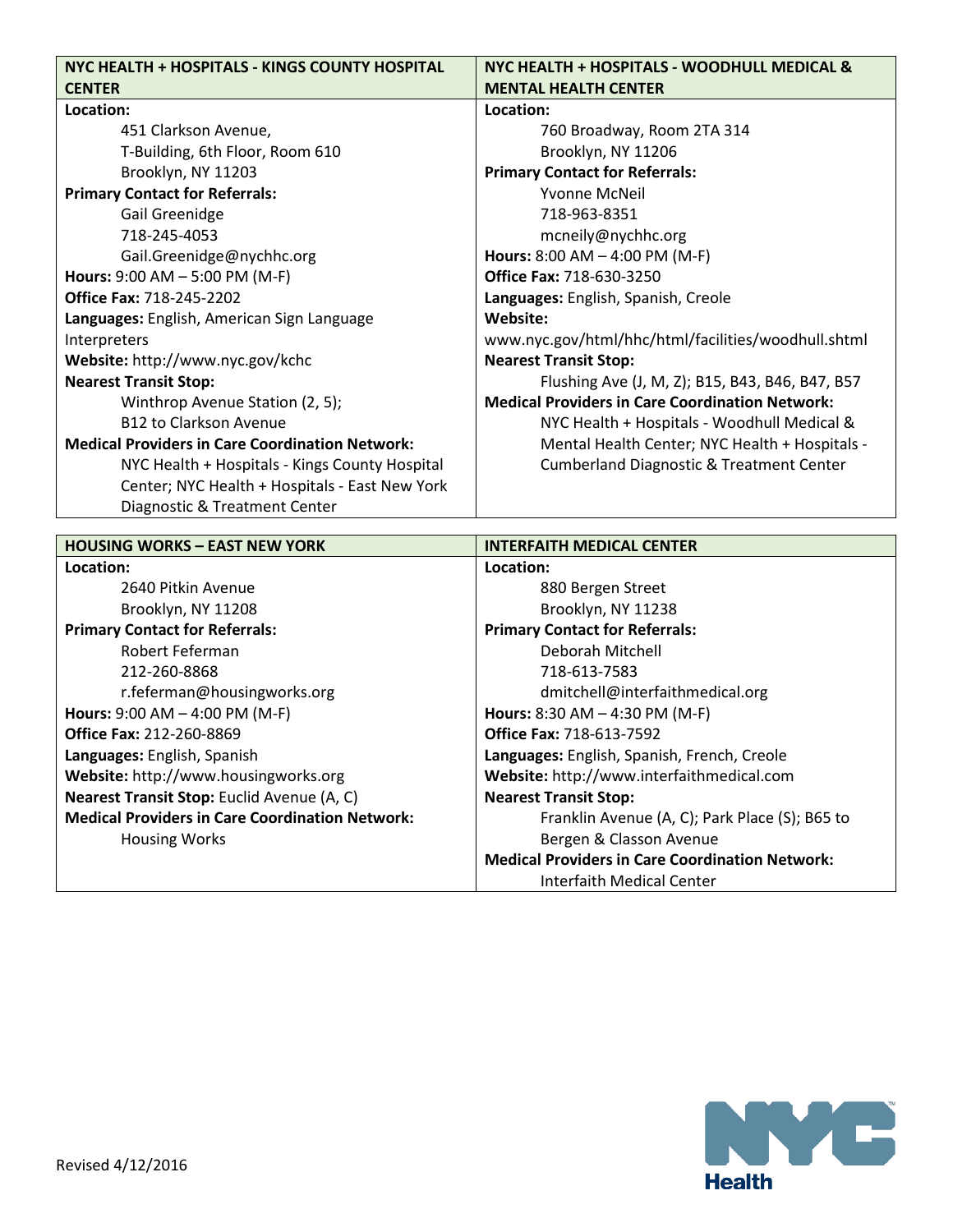| NYU LUTHERAN FAMILY HEALTH CENTERS - SUNSET            | <b>SUNY DOWNSTATE MEDICAL CENTER</b>                          |
|--------------------------------------------------------|---------------------------------------------------------------|
| <b>TERRACE</b>                                         |                                                               |
| Location:                                              | Location:                                                     |
| 514 49th Street                                        | 450 Clarkson Avenue                                           |
| Brooklyn, NY 11220                                     | Brooklyn, NY 11203                                            |
| <b>Primary Contact for Referrals:</b>                  | <b>Primary Contact for Referrals:</b>                         |
| Migdalia Vientos                                       | Lori Hurley                                                   |
| 718-431-2612                                           | 718-613-8342                                                  |
| migdalia.vientos@nyumc.org                             | lori.hurley@downstate.edu                                     |
| <b>Secondary Contact for Referrals:</b>                | <b>Secondary Contact for Referrals:</b>                       |
| Evelyn Lopez                                           | Michelle Melendez                                             |
| 718-437-5251                                           | 718-270-6391                                                  |
| evelyn.lopezCortes@nyumc.org                           | michelle.melendez@downstate.edu                               |
| Hours: $8:00$ AM $- 7:00$ PM (M-F)                     | <b>Hours: <math>9:00</math> AM <math>- 8:00</math> PM (M)</b> |
| <b>Office Fax: 718-431-2612</b>                        | $9:00$ AM $-5:00$ PM (T,F)                                    |
| Languages: English, Spanish                            | $9:00$ AM $- 8:00$ PM (W)                                     |
| Website: http://www.lutheranmedicalcenter.com          | 12:00 PM - 5:00 PM (Th)                                       |
| Nearest Transit Stop: 53rd Street (R)                  | <b>Office Fax: 718-270-4244</b>                               |
| <b>Medical Providers in Care Coordination Network:</b> | Languages: English, Spanish, Creole                           |
| NYU Lutheran Family Health Centers                     | Website: http://www.downstate.edu/star                        |
|                                                        | Nearest Transit Stop: Flatbush Avenue (2, 5)                  |
|                                                        | <b>Medical Providers in Care Coordination Network:</b>        |
|                                                        | STAR Health Center at SUNY Downstate Medical                  |
|                                                        | Center                                                        |

| WYCKOFF HEIGHTS MEDICAL CENTER                         |  |
|--------------------------------------------------------|--|
| Location:                                              |  |
| <b>Wyckoff Medical Arts Building</b>                   |  |
| 1610 Dekalb Avenue                                     |  |
| Brooklyn, NY 11237                                     |  |
| <b>Primary Contact for Referrals:</b>                  |  |
| Venancia Thompson                                      |  |
| 718-302-8481                                           |  |
| vthompson@wyckoffhospital.org                          |  |
| <b>Secondary Contact for Referrals:</b>                |  |
| Millie Arroyo                                          |  |
| 718-566-1746                                           |  |
| MiArroyo@wyckoffhospital.org                           |  |
| Hours: $9:00$ AM $-5:00$ PM (M-F)                      |  |
| <b>Office Fax: 718-366-4030</b>                        |  |
| Languages: English, Spanish, French                    |  |
| <b>Website:</b> http://www.wyckoffhospital.org         |  |
| <b>Nearest Transit Stop: Dekalb Avenue (L)</b>         |  |
| <b>Medical Providers in Care Coordination Network:</b> |  |
| <b>Wyckoff Heights Medical Center</b>                  |  |

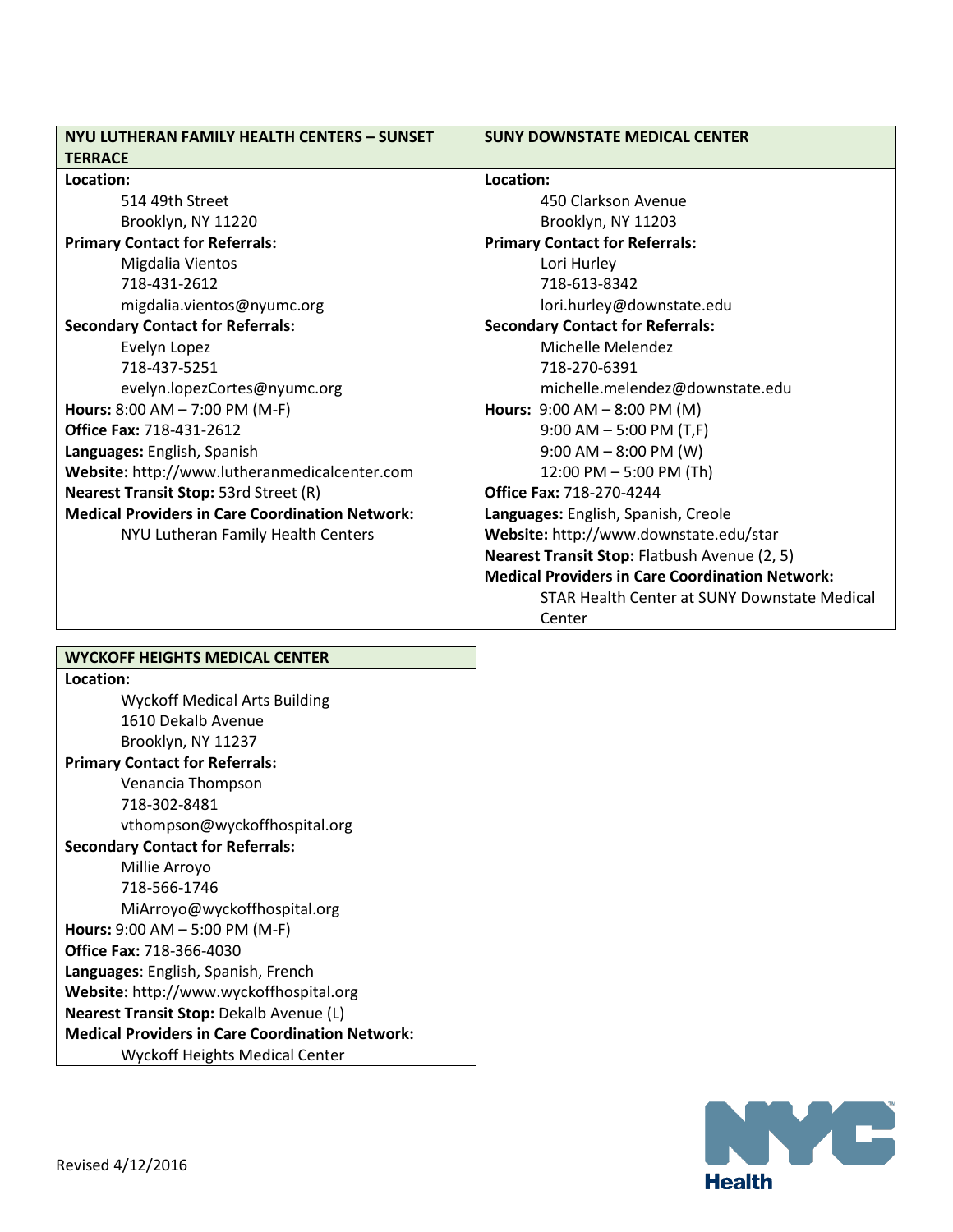# **MANHATTAN**

| <b>APICHA</b>                                          | <b>BAILEY HOUSE, INC.</b>                                        |
|--------------------------------------------------------|------------------------------------------------------------------|
| Location:                                              | Location:                                                        |
| 400 Broadway (Entrance on 70 Walker Street)            | 1751 Park Avenue                                                 |
| New York, NY 10013                                     | New York, NY 10035                                               |
| <b>Primary Contact for Referrals:</b>                  | <b>Primary Contact for Referrals:</b>                            |
| Venus Vacharakitja                                     | Christopher Olin                                                 |
| 646-744-2593                                           | 212-633-2500 x363                                                |
| Vvacharakitja@apicha.org                               | colin@baileyhouse.org                                            |
| <b>Secondary Contact for Referrals:</b>                | <b>Hours:</b> $9:00$ AM $- 5:00$ PM (M-F)                        |
| Timothy Au                                             | <b>Office Fax: 212-633-2932</b>                                  |
| 646-744-2591                                           | Languages: English, Spanish                                      |
| Tau@apicha.org                                         | Website: http://www.baileyhouse.org                              |
| <b>Hours:</b> 9:30 AM $-$ 5:30 PM (M-F)                | <b>Nearest Transit Stop: 125th Street (4, 5, 6, 2, 3); M100,</b> |
| <b>Office Fax: 212-334-7956</b>                        | M101, M60, BX15                                                  |
| Languages:                                             | <b>Medical Providers in Care Coordination Network:</b>           |
| English, Mandarin, Cantonese, Japanese, Spanish        | BrightPoint Health; Heritage HealthCare; William                 |
| Website: http://www.apicha.org                         | F. Ryan Community Health Center; Boriken                         |
| <b>Nearest Transit Stop:</b>                           | Health                                                           |
| Canal Street (6, N, Q, R, W, J, M, Z, A, C, E, 1)      |                                                                  |
| <b>Medical Providers in Care Coordination Network:</b> |                                                                  |
| APICHA; Astor Medical Group; Pride Medical             |                                                                  |

| <b>MOUNT SINAI-BETH ISRAEL - PETER KRUEGER CLINIC</b>  | <b>CALLEN-LORDE COMMUNITY HEALTH CENTER</b>            |
|--------------------------------------------------------|--------------------------------------------------------|
| Location:                                              | Location:                                              |
| 317 E. 17th Street, 1st Floor                          | 356 W. 18th Street                                     |
| New York, NY 10003                                     | New York, NY 10011                                     |
| <b>Primary Contact for Referrals:</b>                  | <b>Primary Contact for Referrals:</b>                  |
| Christopher LaRosa                                     | Natasha Goykhberg                                      |
| 212-844-1327                                           | 212-271-7193                                           |
| clarosa@chpnet.org                                     | NGoykhberg@callen-lorde.org                            |
| <b>Secondary Contact for Referrals:</b>                | <b>Secondary Contact for Referrals:</b>                |
| Vanessa Haney                                          | Bláz Bush                                              |
| 212-420-2617                                           | 212-271-7222                                           |
| vhaney@chpnet.org                                      | bbush@callen-lorde.org                                 |
| Hours: $9:00$ AM $- 5:00$ PM (M-F)                     | Hours: 8:15 AM - 8:15 PM (M-Th)                        |
| Languages: English, Spanish                            | 8:15 AM $-$ 4:45 PM (F); 8:30 AM $-$ 3:15 PM (Sa)      |
| Website: http://www.wehealny.org/services/BI_Aidsser   | <b>Office Fax: 212-271-7234</b>                        |
| vices/KruegerCenter.html                               | Languages: English, Spanish, Russian, Hebrew           |
| <b>Nearest Transit Stop:</b>                           | Website: http://www.callen-lorde.org                   |
| 1st Avenue (L) or Union Square (4, 5, 6, L, N, R, Q)   | <b>Nearest Transit Stop:</b>                           |
| <b>Medical Providers in Care Coordination Network:</b> | 14th Street (A, C, E); 18th Street (1); M14            |
| Mount Sinai-Beth Israel                                | <b>Medical Providers in Care Coordination Network:</b> |
|                                                        | Callen-Lorde Community Health Center                   |

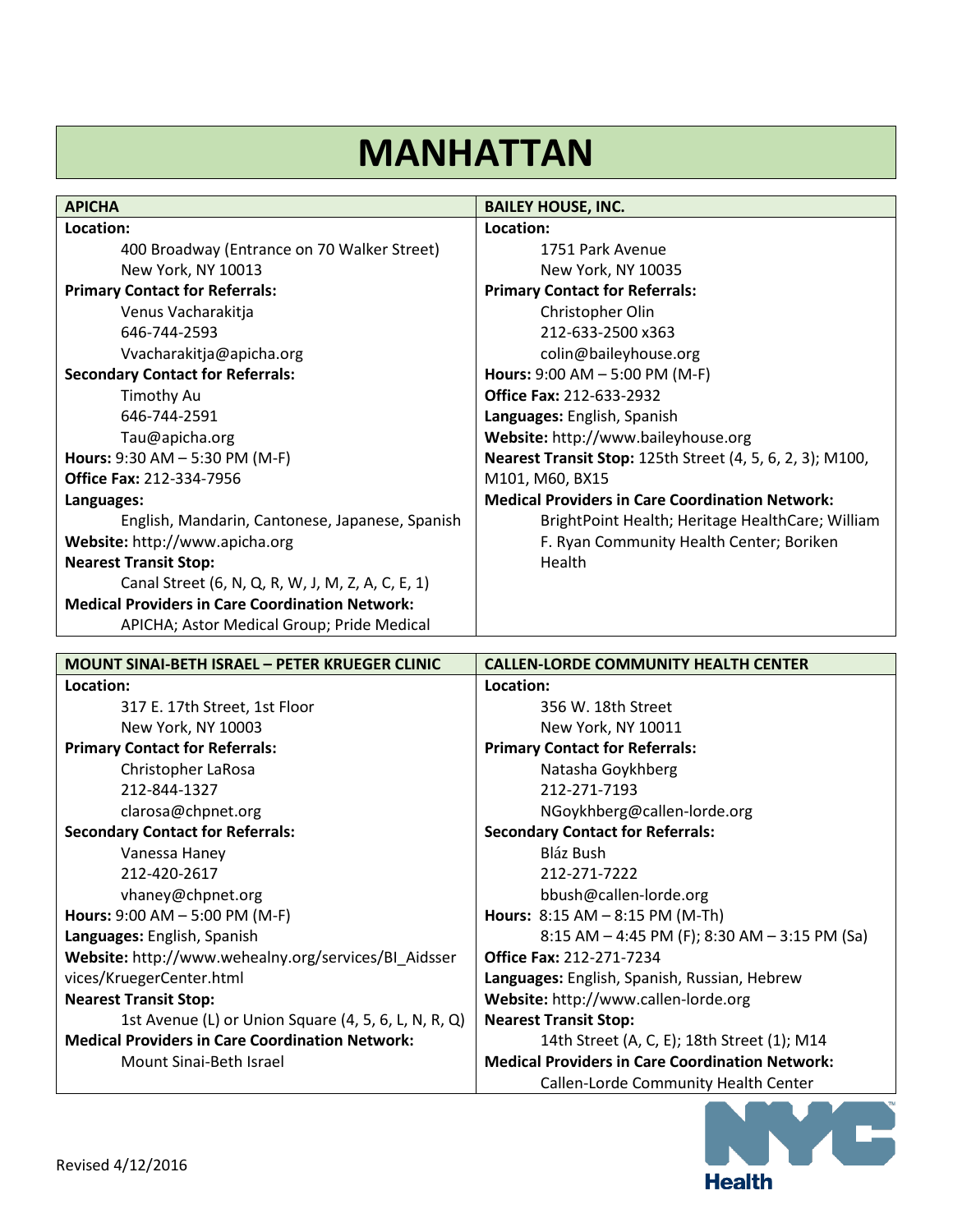| NYC HEALTH + HOSPITALS - BELLEVUE HOSPITAL CENTER         | NYC HEALTH + HOSPITALS - HARLEM HOSPITAL CENTER        |
|-----------------------------------------------------------|--------------------------------------------------------|
| Location:                                                 | Location:                                              |
| 462 First Avenue                                          | 15 West 136th Street, 2nd Floor                        |
| New York, NY 10016                                        | New York, NY 10037                                     |
| <b>Primary Contact for Referrals:</b>                     | <b>Primary Contact for Referrals:</b>                  |
| Pierre Zemele                                             | Delverlon Hall-Croom                                   |
| 212-562-5019                                              | 212-939-2137                                           |
| Pierre.zemele@bellevue.nychhc.org                         | dh2203@columbia.edu                                    |
| <b>Secondary Contact for Referrals:</b>                   | <b>Secondary Contact for Referrals:</b>                |
| Shelly Blumenthal                                         | Erickson Wilson                                        |
| 212-562-8414                                              | 212-939-8203                                           |
| shelly.blumenthal@bellevue.nychhc.org                     | erick.wilson@nychhc.org                                |
| <b>Hours:</b> 9:00 AM $-$ 5:00 PM (M-F)                   | Hours: $8:00$ AM $- 5:00$ PM (M-F)                     |
| <b>Office Fax: 212-562-3916</b>                           | <b>Office Fax: 212-939-8192</b>                        |
| Languages: English, Spanish, French, Haitian Creole       | Languages: English, Spanish, French, Creole            |
| Website:                                                  | Website:                                               |
| www.nyc.gov/html/hhc/html/facilities/bellevue.shtml       | http://www.nyc.gov/html/hhc/harlem/html/home/hom       |
| Nearest Transit Stop: 28th Street (6); M15 to 27th Street | e.shtml                                                |
| <b>Medical Providers in Care Coordination Network:</b>    | Nearest Transit Stop: 135th Street (2, 3); M7, M102    |
| NYC Health + Hospitals - Bellevue Hospital Center         | <b>Medical Providers in Care Coordination Network:</b> |
|                                                           | NYC Health + Hospitals - Harlem Hospital Center        |
|                                                           |                                                        |

| <b>HOUSING WORKS - MANHATTAN</b>                       | THE INSTITUTE FOR FAMILY HEALTH - FAMILY HEALTH           |
|--------------------------------------------------------|-----------------------------------------------------------|
|                                                        | <b>CENTER OF HARLEM</b>                                   |
| Location:                                              | Location:                                                 |
| 611 Broadway, Suite 613                                | 1824 Madison Avenue                                       |
| New York, NY 10012                                     | New York, NY 10035                                        |
| <b>Primary Contact for Referrals:</b>                  | <b>Primary Contact for Referrals:</b>                     |
| Nadine Juste-Beckles                                   | Vanessa Pizarro                                           |
| 212-260-8868                                           | 212-423-4500 x4573                                        |
| N.Juste-Beckles@housingworks.org                       | vipzarro@institute.org                                    |
| <b>Secondary Contact for Referrals:</b>                | <b>Secondary Contact for Referrals:</b>                   |
| Robert Feferman                                        | Rebecca Green                                             |
| 212-260-8868                                           | 212-423-4500 x4565                                        |
| r.feferman@housingworks.org                            | RGreen@institute.org                                      |
| <b>Hours:</b> 9:00 AM $-$ 4:00 PM (M-F)                | Hours: $8:30$ AM $- 5:00$ PM (M-F)                        |
| <b>Office Fax: 212-260-8869</b>                        | <b>Office Fax: (646) 770-8401</b>                         |
| Languages: English, Spanish                            | Languages: English, Spanish, French                       |
| Website: http://www.housingworks.org                   | Website: http://www.institute.org                         |
| <b>Nearest Transit Stop:</b>                           | <b>Nearest Transit Stop: 125th Street (2, 3, 4, 5, 6)</b> |
| Broadway-Lafayette (B, D, F, M); Prince Street (R,     | <b>Medical Providers in Care Coordination Network:</b>    |
| N); Bleecker Street (6)                                | Family Health Center of Harlem                            |
| <b>Medical Providers in Care Coordination Network:</b> |                                                           |
| <b>Housing Works</b>                                   |                                                           |

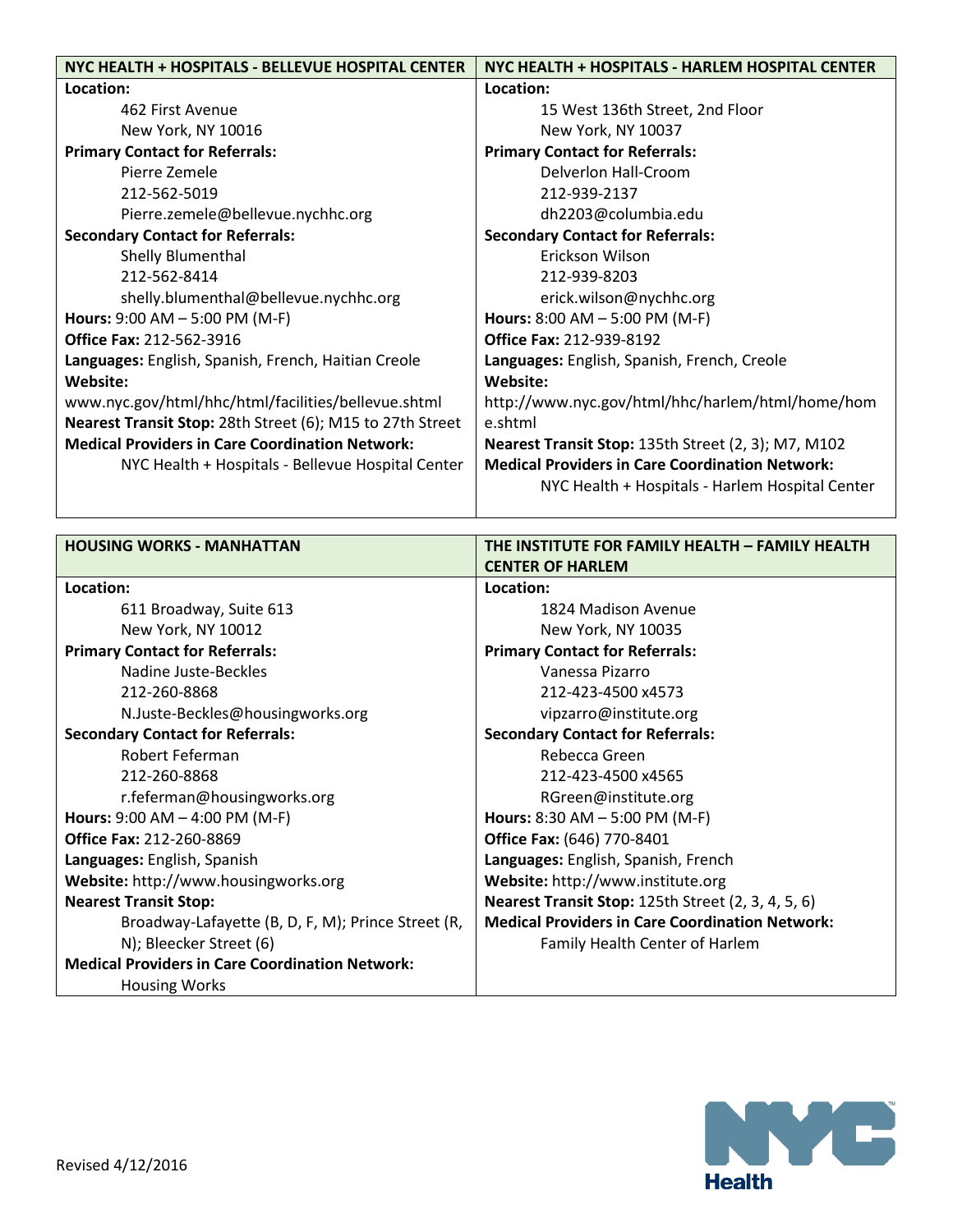| <b>MOUNT SINAI MEDICAL CENTER - COMPREHENSIVE</b>            | <b>MOUNT SINAI MEDICAL CENTER – JACK MARTIN CLINIC</b>  |
|--------------------------------------------------------------|---------------------------------------------------------|
| <b>HEALTH PROGRAM</b>                                        |                                                         |
| Location:                                                    | Location:                                               |
| 275 7th Avenue, 12th Floor                                   | 17 East 102nd Street, 3rd Floor East                    |
| New York, NY 10001                                           | New York, NY 10029                                      |
| <b>Primary Contact for Referrals:</b>                        | <b>Primary Contact for Referrals:</b>                   |
| Christopher Joseph                                           | Christopher Joseph                                      |
| 347-640-1506                                                 | 347-640-1506                                            |
| christopher.joseph@mountsinai.org                            | christopher.joseph@mountsinai.org                       |
| <b>Secondary Contact for Referrals:</b>                      | <b>Secondary Contact for Referrals:</b>                 |
| <b>Care Coordinators</b>                                     | <b>Care Coordinators</b>                                |
| 212-604-1748                                                 | 212-824-7388                                            |
| Hours: $9:00$ AM $- 5:00$ PM (M-F)                           | Hours: $9:00$ AM $- 5:00$ PM (M-F)                      |
| <b>Office Fax: 212-604-1798</b>                              | <b>Office Fax: 212-824-2312</b>                         |
| Languages: English, Spanish                                  | Languages: English, Spanish                             |
| Website: http://www.mountsinaihealth.org/patient-            | Website: http://www.mountsinaihealth.org/patient-       |
| care/infectious-diseases                                     | care/infectious-diseases                                |
| Nearest Transit Stop: 28th Street (1, N, R); 23rd Street (A, | Nearest Transit Stop: 103rd Street (6); M1, M2, M3, M4, |
| C, E, F, M                                                   | M96, M106 to 100th Street                               |
| <b>Medical Providers in Care Coordination Network:</b>       | <b>Medical Providers in Care Coordination Network:</b>  |
| Mount Sinai Medical Center                                   | Mount Sinai Medical Center                              |
|                                                              |                                                         |

| <b>NEW YORK PRESBYTERIAN HOSPITAL - HARKNESS</b>       | <b>MOUNT SINAI - ST. LUKE'S ROOSEVELT HOSPITAL</b>       |
|--------------------------------------------------------|----------------------------------------------------------|
|                                                        | <b>CENTER - MORNINGSIDE CLINIC</b>                       |
| Location:                                              | Location:                                                |
| 180 Fort Washington Avenue                             | 440 West 114th Street, 6th Floor                         |
| New York, NY 10032                                     | New York, NY 10025                                       |
| <b>Primary Contact for Referrals:</b>                  | <b>Primary Contact for Referrals:</b>                    |
| <b>Betsy Candelier</b>                                 | Care Coordinator                                         |
| 212-305-5132                                           | 212-523-3319                                             |
| Bec9054@nyp.org                                        | <b>Secondary Contact for Referrals:</b>                  |
| <b>Secondary Contact for Referrals:</b>                | <b>Flaine Ruscetta</b>                                   |
| Paula Merricks-Lewis                                   | 212-523-5916                                             |
| 212-305-4644                                           | eruscetta@chpnet.org                                     |
| Pam9068@nyp.org                                        | Hours: 8:30am-5:00pm (M-F)                               |
| <b>Hours: 9:00 AM - 4:30 PM</b>                        | <b>Office Fax: Not Available</b>                         |
| <b>Office Fax: 212-305-7692</b>                        | Languages: English, Spanish                              |
| Languages: English, Spanish, Translation Services      | Website: http://www.mountsinaihealth.org/patient-        |
| available for other languages                          | care/infectious-diseases                                 |
| Website: http://nyp.org                                | Nearest Transit Stop: 116th Street (1); 110th Street (B, |
| Nearest Transit Stop: 168 Street (A, C, 1)             | C); M3, M7, M11, M116 to 116th Street                    |
| <b>Medical Providers in Care Coordination Network:</b> | <b>Medical Providers in Care Coordination Network:</b>   |
| New York Presbyterian Hospital                         | Mount Sinai-St. Luke's; Mount Sinai-West                 |
|                                                        | <b>Hospital Centers</b>                                  |

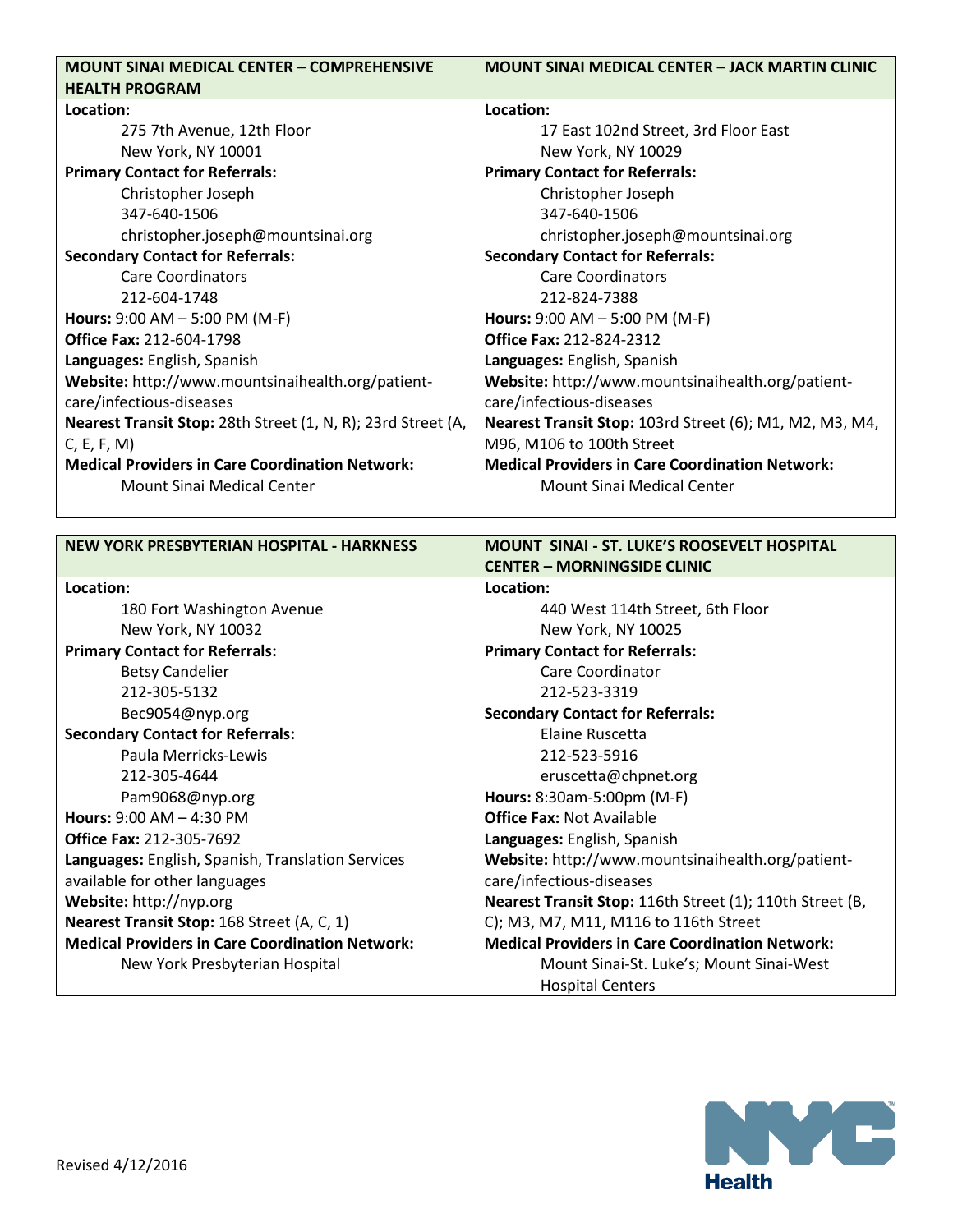| <b>MOUNT SINAI - ST. LUKE'S ROOSEVELT HOSPITAL</b>              | <b>MOUNT SINAI - ST. LUKE'S ROOSEVELT HOSPITAL</b>          |
|-----------------------------------------------------------------|-------------------------------------------------------------|
| <b>CENTER - SAMUELS CLINIC</b>                                  | <b>CENTER - SPENCER COX CLINIC</b>                          |
| Location:                                                       | Location:                                                   |
| 1000 10th Avenue, 2nd Floor, Room 2T                            | 230 West 17th Street                                        |
| New York, NY 10019                                              | New York, NY 10011                                          |
| <b>Primary Contact for Referrals:</b>                           | <b>Primary Contact for Referrals:</b>                       |
| Care Coordinator                                                | Care Coordinator                                            |
| 212-523-6188                                                    | 212-523-9054                                                |
| <b>Secondary Contact for Referrals:</b>                         | <b>Secondary Contact for Referrals:</b>                     |
| Elaine Ruscetta                                                 | Elaine Ruscetta                                             |
| 212-523-5916                                                    | 212-523-5916                                                |
| eruscetta@chpnet.org                                            | eruscetta@chpnet.org                                        |
| Hours: 8:30am-5:00pm (M-F)                                      | Hours: 8:30am-5:00pm (M-F)                                  |
| <b>Office Fax: Not Available</b>                                | <b>Office Fax: Not Available</b>                            |
| Languages: English, Spanish                                     | Languages: English, Spanish                                 |
| Website: http://www.mountsinaihealth.org/patient-               | Website: http://www.mountsinaihealth.org/patient-           |
| care/infectious-diseases                                        | care/infectious-diseases                                    |
| <b>Nearest Transit Stop:</b> 59th Street-Columbus Circle (A, B, | Nearest Transit Stop: 14th Street (A, C, E, L); 18th Street |
| C, D, 1); M7 to 59th Street                                     | (1); M7, M20 to 17th Street; M14 to 8th Avenue              |
| <b>Medical Providers in Care Coordination Network:</b>          | <b>Medical Providers in Care Coordination Network:</b>      |
| Mount Sinai-St. Luke's; Mount Sinai-West                        | Mount Sinai-St. Luke's; Mount Sinai-West                    |
| <b>Hospital Centers</b>                                         | <b>Hospital Centers</b>                                     |

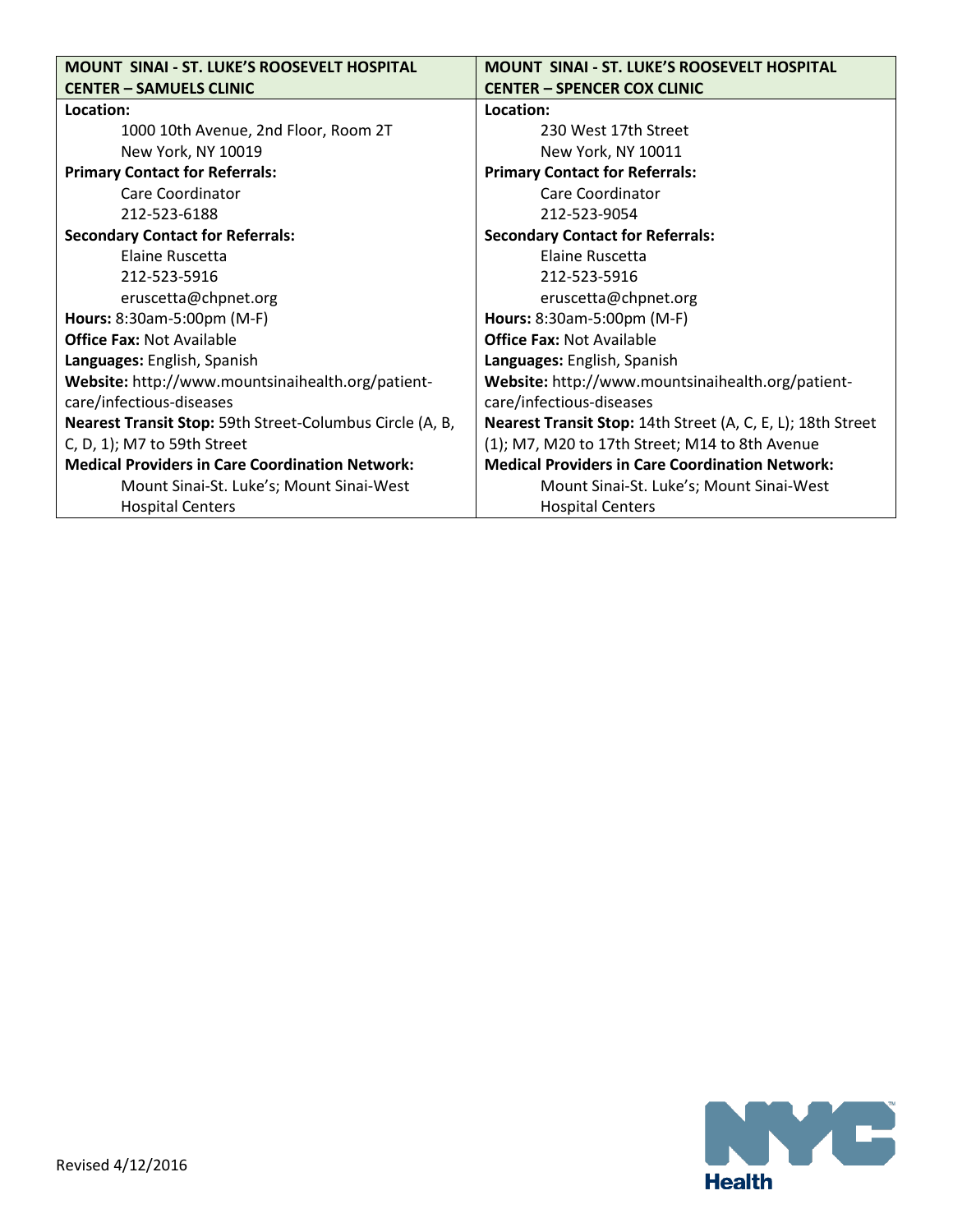# **QUEENS**

| NYC HEALTH + HOSPITALS - ELMHURST HOSPITAL<br><b>CENTER</b> | NYC HEALTH + HOSPITALS - QUEENS HOSPITAL CENTER        |
|-------------------------------------------------------------|--------------------------------------------------------|
| Location:                                                   | Location:                                              |
| 79-01 Broadway                                              | 82-68 164th Street                                     |
| Elmhurst, NY 11373                                          | Jamaica, NY 11432                                      |
| <b>Primary Contact for Referrals:</b>                       | <b>Primary Contact for Referrals:</b>                  |
| Judi Brenner                                                | Rashida Daniels                                        |
| 718-334-5905                                                | 718-883-3649                                           |
| brennerj@nychhc.org                                         | danielsr@nychhc.org                                    |
| Hours: $9:00$ AM $-5:00$ PM (M-F)                           | <b>Hours:</b> $9:00$ AM $- 5:00$ PM (M-F)              |
| <b>Office Fax: 718-334-2664</b>                             | <b>Office Fax: 718-883-6119</b>                        |
| Languages: English, Spanish, Creole                         | Languages: English, Spanish, Creole                    |
| Website: http://nyc.gov/html/hhc/qhn                        | Website: http://nyc.gov/html/hhc/qhn                   |
| <b>Nearest Transit Stop:</b>                                | <b>Nearest Transit Stop: Q65</b>                       |
| Jackson Heights/Roosevelt Ave (7, E, F, G, R)               | <b>Medical Providers in Care Coordination Network:</b> |
| <b>Medical Providers in Care Coordination Network:</b>      | NYC Health + Hospitals - Elmhurst Hospital             |
| NYC Health + Hospitals - Elmhurst Hospital                  | Center; NYC Health + Hospitals - Queens Hospital       |
| Center; NYC Health + Hospitals - Queens Hospital            | Center                                                 |
| Center                                                      |                                                        |